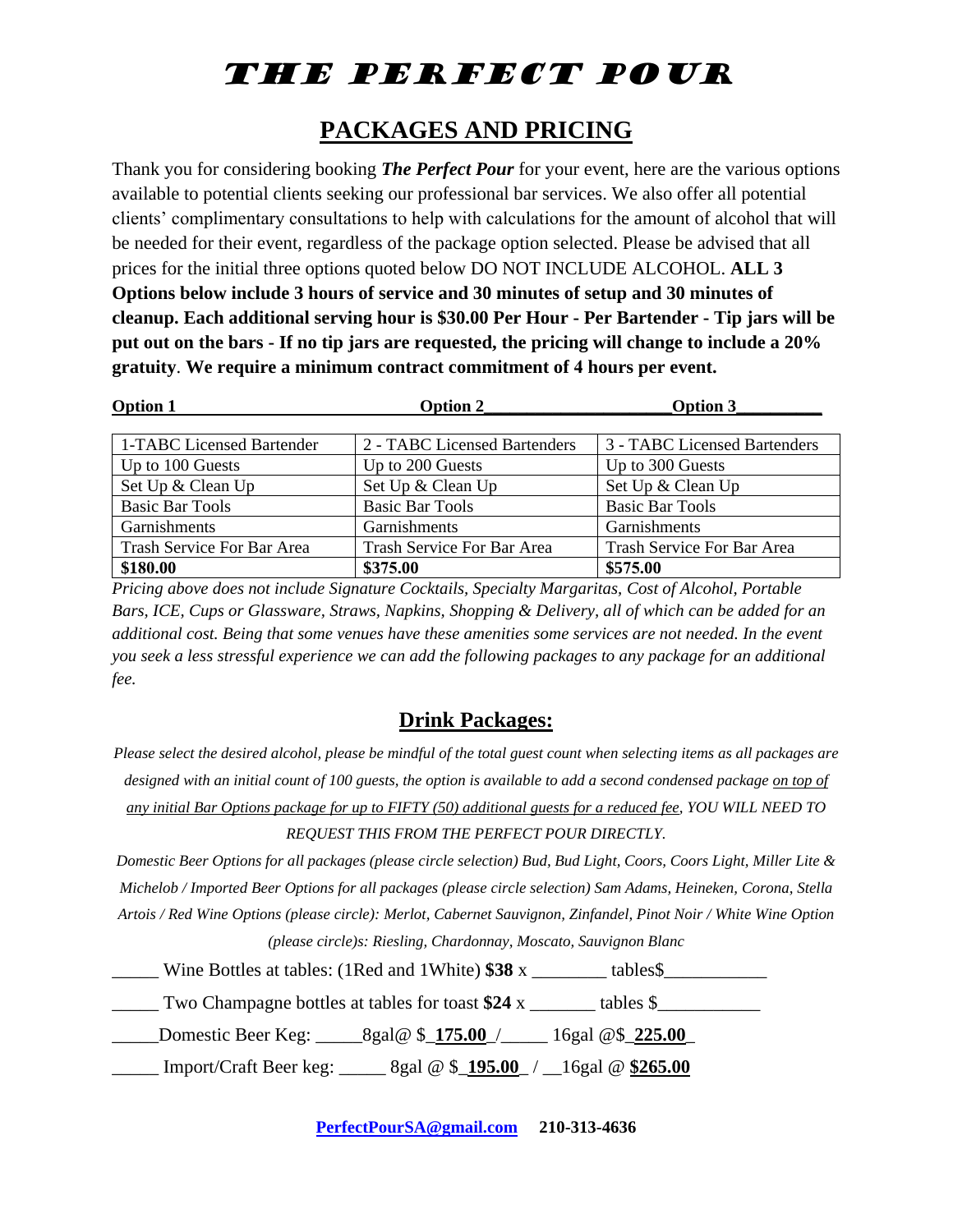#### \_\_\_\_\_ Bar Option I \$ **575.00 per 100 guests**

- 2 Types Domestic Beer Bottles and 2 Types Import Beer Bottles on ice
- Margaritas (one flavor)
- Wine (one red /one white) 6 bottles total
- One Signature Cocktail
- Six Spirit Options (2 type of Rum, 2 type of Vodka, 1 type of Tequila, and 1 type of Whiskey)
- Infused Water (up to 4 gal): Lemon/Lime Cucumber: Fruit:

#### \_\_\_\_\_ Bar Option II \$**675.00 per 100 guests**

- 2 Types Domestic Beer Bottles and 2 Types Import Beer Bottles on ice
- Margaritas (two flavors options)
- Wine (one red one white) 10 bottles total
- Two Signature Cocktails
- Infused Water (up to 4 gal): Lemon/Lime\_\_\_\_ Cucumber: Fruit:
- Seven Spirit Options (2 types of Rum, 2 types of Vodka, 1 types of Whiskey and 1 type of tequila, 1 type of Brandy) up to 2 premiums included in this package

#### \_\_\_\_\_ Bar Option III \$**875.00 per 100.00 guests**

- 2 Types Domestic Beer Bottles and 2 Types Import Beer Bottles on ice
- Margaritas (two flavors)
- Wine (two red and two white) 10 bottles total
- Three Signature Cocktails
- Infused Water (up to 4 gal): Lemon/Lime\_\_\_\_ Cucumber: Fruit:
- Twelve Spirit Options (3 types of Rums, 3 types of Vodkas, 2 type Tequila and 2 type of Whiskey, 2 type of Brandy) up to 2 premiums included in this package
- \_\_\_\_ Bar Option I Add On (up to 50 Guests): \*\*this option adds one bottle of each spirit only\*\* **\$200.00**
- \_\_\_\_ Bar Option II Add On (up to 50 Guests) \*\*this option adds one bottle of each spirit only\*\* **\$285.00**
- \_\_\_\_ Bar Option II Add On (up to 50 Guests) \*\*this option adds one bottle of each spirit only\*\* **\$325.00**
- **\_\_\_** Premium Add Ons (please request directly from Perfect Pour)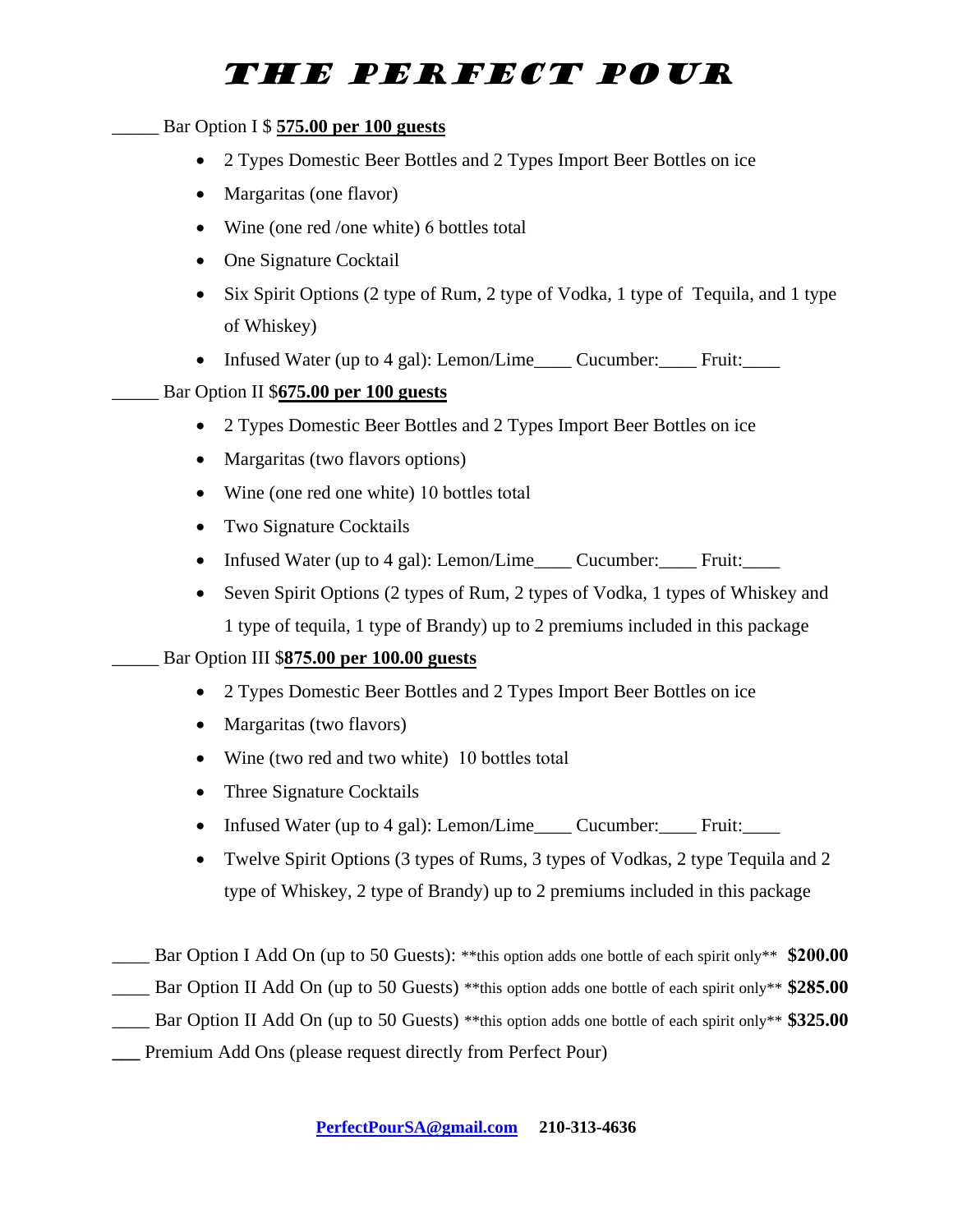#### **Mixer packages:**

*The following items are included in our mixer packages, these package options can be added to any purchased bar package. Unlimited 9oz Cocktail Cups, Napkins, Stir Straws, Limes, Cherries, Olives, Coke, Sprite, Diet Coke, Ginger Ale, Bottled Water, Cranberry Juice, Orange Juice, Pineapple Juice, Sweet & Sour, Tonic Water, Club Soda. And Simple Syrup, a variety of bar syrups; ginger*

**\_\_\_\_ Mixer Package I \$275.00 (up to 100 guests)** 

**\_\_\_\_ Mixer Package II \$320.00 (up to 200 guests)** 

**\_\_\_\_ Mixer Package III \$375.00 (up to 300 guests)**

#### **Bar Basics Packages:**

*In instances where you desire to provide all wines, spirits, and mixers we offer a bar basics package that allots for plastic 9oz cups, straws, napkins, plastic shot glasses, and stirrers. Each of these items are provided to ensure that each guest would be able to enjoy a minimum of 4 to 6 beverages each.* 

\_\_\_\_Bar Basics Package I **\$125.00( up to 100 guests)**

\_\_\_\_ Bar Basics Package II **\$200.00 (up to 200 guests)**

\_\_\_\_ Bar Basics Package III **\$300.00 (up to 300 guests)**

#### **Additional Services**:

- **\_\_\_** Mobile Bar Setup 1-2 Station(s): \$**475.00**
- \_\_\_\_ Mobile Bar set up 3-4 Stations: **\$785.00**

\_\_\_\_ Gazebo Rental: 20x20 = **\$500 per day**

**\_\_\_\_** Gazebo Rental: 10x30 **\$250.00 per day** 

\_\_\_\_ Additional Bar Service Hours **\_\_\_\_ x 30.00= \_\_\_\_\_\_\_** 

\_\_\_Glass flutes \_\_\_\_ x 1.00each \_\_\_\_Shot Glasses \_\_\_\_\_ x 1.00 each

Wine Glasses  $\qquad x \quad 1.00$  each  $\qquad$  Cocktail Glasses  $\qquad x \quad 2.00$  each

**\_\_\_\_ S**ignature Drink Without Bar Option Package \_\_\_\_\_ x **\$40 per drink** (drink tasting included)

 $\mathcal{S}$ 

**[PerfectPourSA@gmail.com](mailto:PerfectPourSA@gmail.com) 210-313-4636**